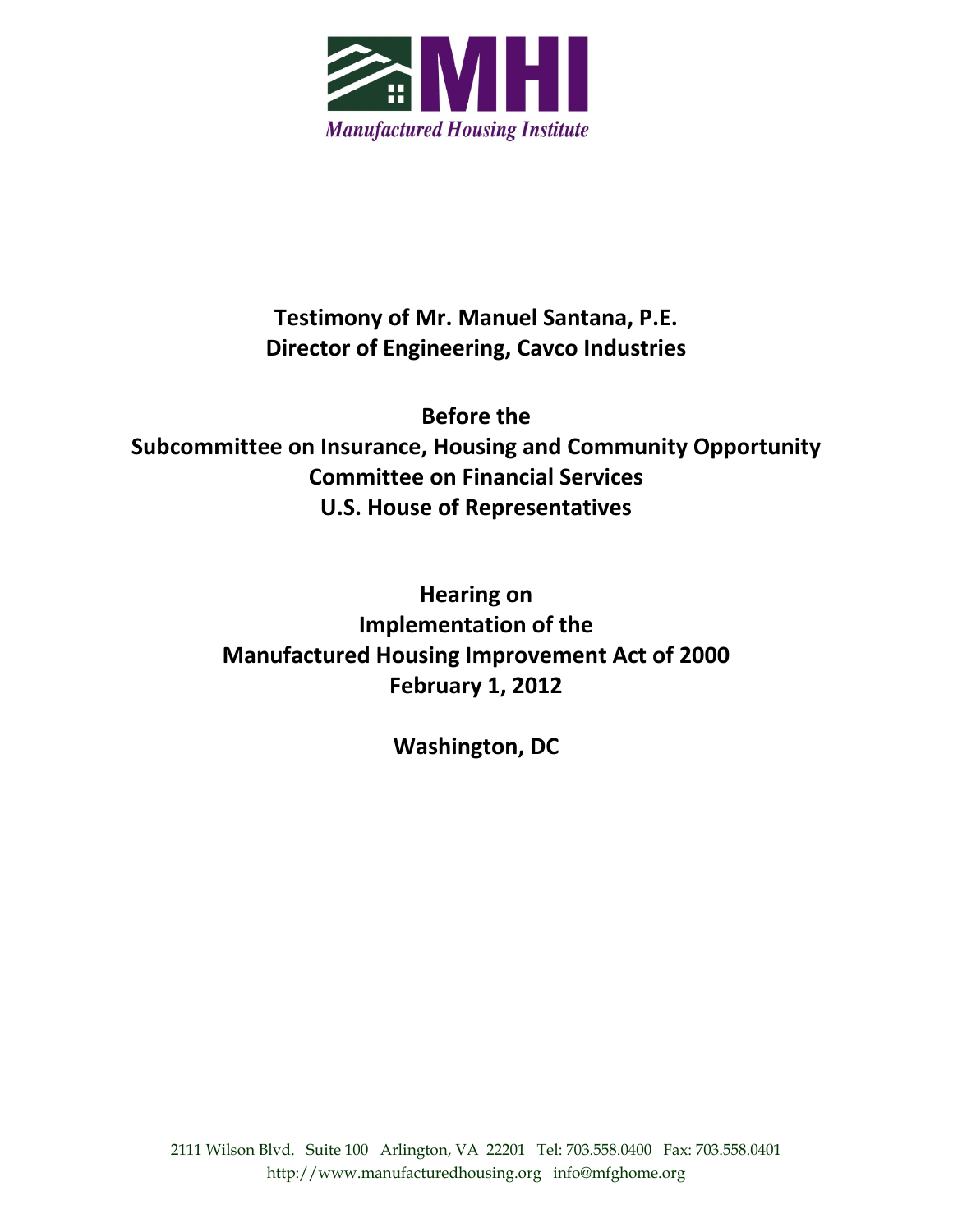**Thank you, Chairwoman Biggert, Ranking Member Gutierrez and members of the subcommittee for the opportunity to testify this morning on the implementation of the Manufactured Housing Improvement Act of 2000.**

**My name is Manuel Santana and I am testifying on behalf of the Manufactured Housing Institute**. I am Director of Engineering for Cavco Industries. In this capacity, I oversee the engineering departments of Cavco Industries, Fleetwood Homes and Palm Harbor Homes. I have responsibility for the engineering design, development and maintenance of our products, which range from HUD‐Code homes, factory-built housing and recreational park trailers. My tasks include maintaining relations with Department of Housing and Urban Development (HUD) inspectors, In‐plant Primary Inspection Agencies (IPIAs), Design Approval Primary Inspection Agencies (DAPIAs) and state and local officials. I am a member of the International Code Council (ICC) and registered as a Professional Engineer in Arizona, California, Colorado, Georgia, Nevada, New Mexico and Texas. In addition, I currently serve on HUD's Manufactured Housing Consensus Committee (MHCC).

#### **MHI AND CAVCO INDUSTRIES**

**The Manufactured Housing Institute (MHI) is the national trade organization representing all segments of the factory‐built housing industry**. MHI members include home builders, lenders, home retailers, community owners, suppliers and others entities affiliated with the industry. MHI's membership includes 50 affiliated state organizations. MHI members currently build 80 percent of all manufactured homes in this country.

**Headquartered in Phoenix, Arizona, Cavco Industries, Inc. designs and produces factory build housing and is the nation's second largest producer of HUD Code manufactured homes,** which are marketed under a variety of brand names including Cavco Homes, Fleetwood Homes, Palm Harbor Homes and Nationwide Homes. Cavco is also a leading producer of park model homes, vacation cabins, modular homes, and systems‐built commercial living structures. Together with its subsidiaries Fleetwood, Nationwide and Palm Harbor, Cavco operates 15 homebuilding production facilities across the country and employs more than 2,500 people.

#### **MANUFACTURED HOUSING**

Manufactured housing is a key source of quality affordable single-family housing for 19 million Americans. During this critical time for our nation's housing markets, manufactured housing can play an even greater role in providing reliable sustainable housing for current and future homeowners looking to meet a variety of housing and lifestyle needs.

Manufactured homes are built in a controlled environment, transported to the building site, and installed on the home‐site in accordance with federal building codes and enforcement regulations administered by the Department of Housing and Urban Development (HUD). These governing rules are commonly referred to as the "HUD Code." Since HUD oversees and regulates virtually every facet of the construction process, manufactured housing is one of the most heavily regulated industries in the construction field.

As the only federally‐regulated national building code, the HUD Code regulates home design and construction, installation requirements for strength and durability, resistance to natural hazards, fire safety, electrical systems, energy efficiency, and all other aspects of the home. Homes are inspected every step of the way and our industry adheres to a robust quality assurance program which offers far greater controls than anyone else in the home building industry.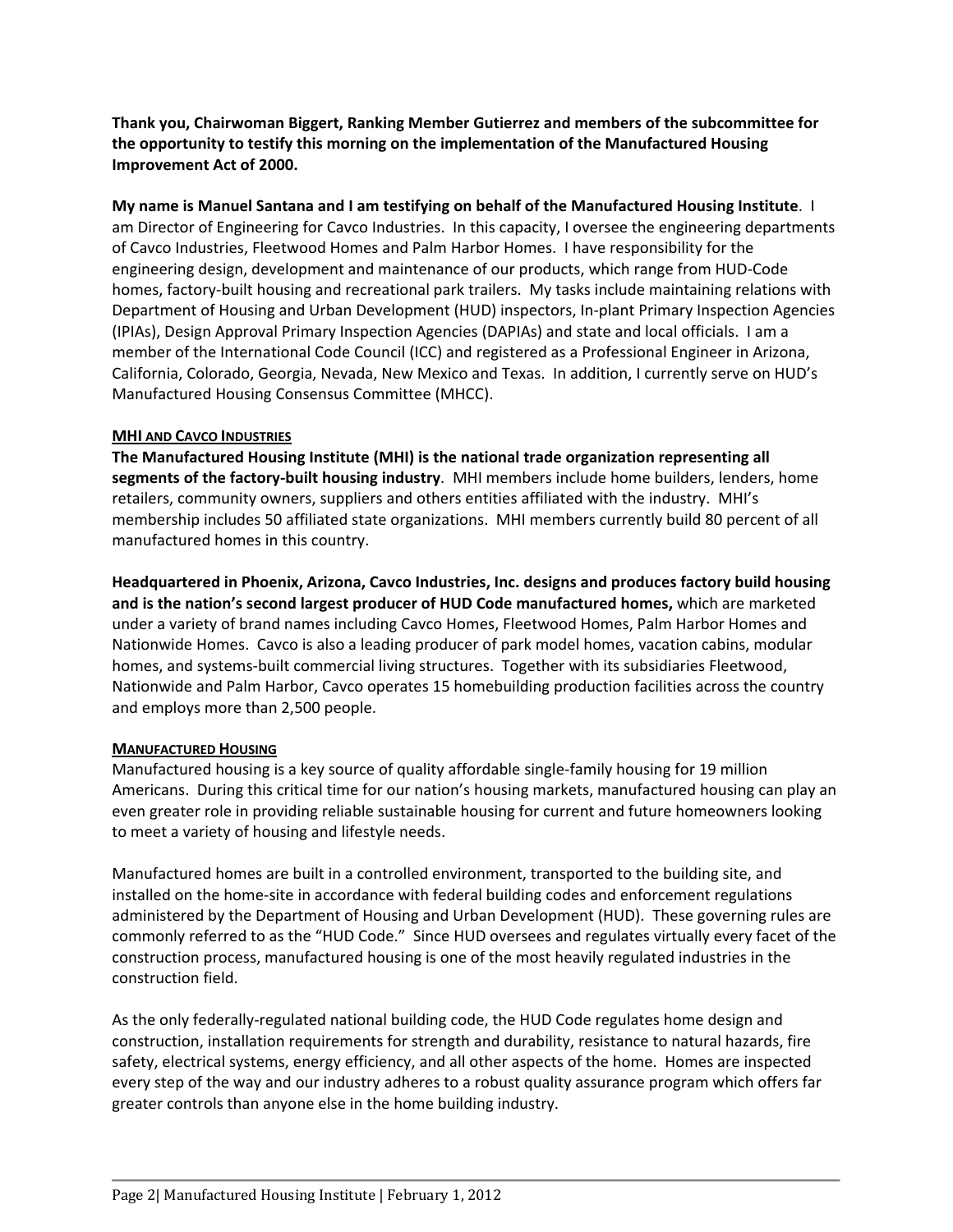The affordability of manufactured housing can be attributed directly to the efficiencies emanating from the factory‐building process. The controlled environment and assembly‐line techniques remove many of the challenges encountered during traditional home construction, such as poor weather, theft, vandalism, damage to building products and materials and unskilled labor. Factory employees are trained and managed more effectively, efficiently, and a with a higher degree of safety than the system of contracted labor employed by the site‐built home construction industry.

Manufactured housing's importance as a sustainable source of affordable housing is reinforced by data (according to the U.S. Census Bureau) indicating that in 2010 it accounted for:

- 72 percent of all new homes sold under \$125,000;
- 47 percent of all new homes sold under \$150,000; and
- 27 percent of all new homes sold under \$200,000.

Manufactured homes serves many housing needs in a wide range of communities—from rural areas where housing alternatives (rental or purchase) are few and construction labor is scarce and/or costly (nearly two of three manufactured homes are located in rural areas), to higher‐cost metropolitan areas as in-fill applications. Without land, the average purchase price of a new manufactured home is \$62,800 versus \$206,500 (excluding land costs) for a new site-built home (Source: U.S. Census Bureau), which is affordable by almost any measure.

In addition to the valuable role it plays in providing reliable, efficient and affordable housing for 19 million Americans, the manufactured housing industry is an important economic engine. In 2010, the industry produced 50,000 new homes, which were produced in more than 120 home building facilities, operated by 45 different companies, and sold in 4,000 retail home sales centers across the U.S. generating 75,000 full-time, good-paying, jobs.

For manufactured homes to be a part of the solution to America's growing housing challenges, the industry relies on the HUD Code to be a dynamic standard that supports innovation, consumer safety and quality, while preserving manufactured housing's affordability.

# **THE HUD CODE AND THE MANUFACTURED HOUSING IMPROVEMENT ACT OF 2000**

For over 35 years (since 1976), the HUD Code has set the quality assurance and safety standards for every manufactured home in America. HUD regulates home design and construction in the same way that state and local building codes do for site‐built homes by setting requirements for strength and durability, resistance to natural hazards, fire safety, energy efficiency and all other aspects of the home. HUD regulations also strictly govern quality control and inspection measures.

The HUD Code is specifically designed for the factory‐built environment. The inspection and enforcement process starts well before production. Plans must be approved by professional engineers and HUD, and factories must receive certification by HUD to be approved to build homes. There is then continual oversight throughout the building process and which does not end until the home receives a numbered certification label that indicates the home has been designed, constructed and inspected in accordance with the HUD Code.

In 2000, Congress passed the Manufactured Housing and Improvement Act (MHIA), which expands HUD's mission with regard to manufactured housing, and improves the process for establishing, revising,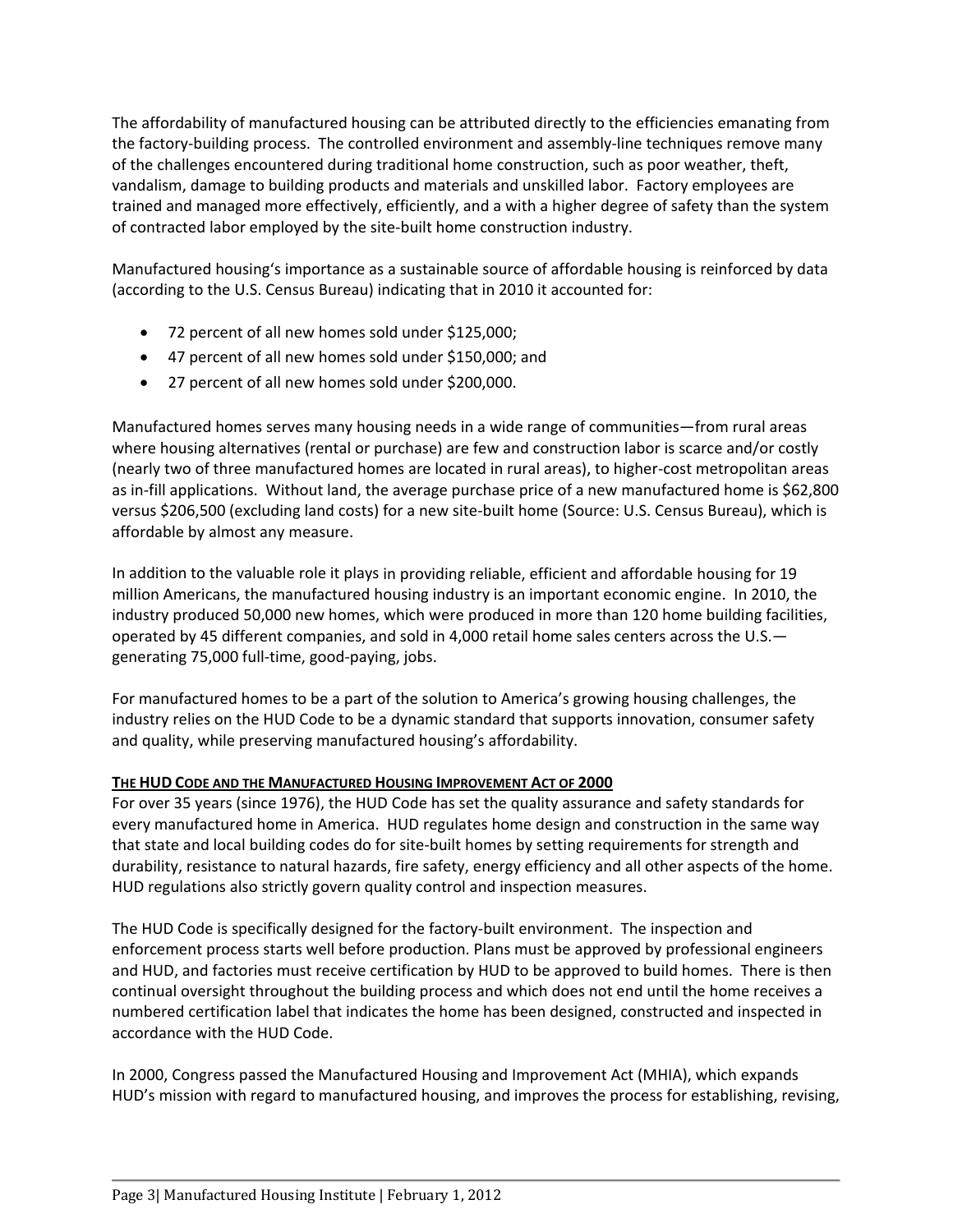enforcing, and updating the HUD Code. The law created the Manufactured Housing Consensus Committee (MHCC)—an advisory committee comprised of industry and responsible for recommending revisions and interpretations of the code.

Within MHIA, Congress intended for HUD to partner with the MHCC to update safety and construction standards. Specifically, Congress indicated that the key considerations that should guide the MHCC and HUD in their work include:

- Giving affordability and increasing homeownership equal weight with quality, durability and safety of homes;
- Ensuring that construction standards are practical, uniform and performance‐based;
- Encouraging innovative and cost‐effective construction techniques; and
- Ensuring that the process for developing, revising and interpreting safety and construction standards is balanced.

HUD must ensure that the HUD Code revision process can meet the increasing advancements in design that the industry makes each year. MHI believes it is crucial that HUD obtain and deploy the resources necessary to accomplish this mandate that fully engages the industry and the MHCC as envisioned in MHIA.

# **CHALLENGES IN IMPLEMENTING MHIA AND RECOMMENDATIONS FOR IMPROVEMENT**

The MHIA's key provisions were designed to preserve the vital role manufactured housing plays in meeting the nation's housing needs. However, implementation of the Act has not been without challenges. There are several key action areas outlined in the Act which are not being implemented and that are of significant concern to MHI. These include provisions designed to:

- Promote innovation and affordability with timely construction codes and standards;
- Enhance preemption to streamline production and reduce regulatory barriers;
- Implement manufactured home installation standards to the benefit of consumers and industry; and
- Strengthen manufactured housing as a priority within HUD through the appointment of a noncareer administrator.

# **Promote Innovation and Affordability with Timely Construction Codes and Standards**

MHI believes the HUD Code is a "living" code that needs consistent attention and updating. Unfortunately, since its establishment and initial meeting in 2002, the MHCC has met nearly 200 times and has made dozens of recommendations to revise the HUD Code. Yet ten years later, the majority of these recommended updates remains pending and awaits final action by HUD.

The MHCC has recommended three comprehensive sets of updates to the HUD Code, including numerous updates to various non‐controversial reference standards used in the residential building industry. To date, only one update, in 2005, was finalized and implemented by HUD.

The MHCC has recommended four significant rewrites of enforcement regulations and, to date, none have been implemented. Of particular importance to MHI is a proposal considered by the MHCC in 2007‐2008 to streamline the regulations for obtaining approval for designs for alternative construction.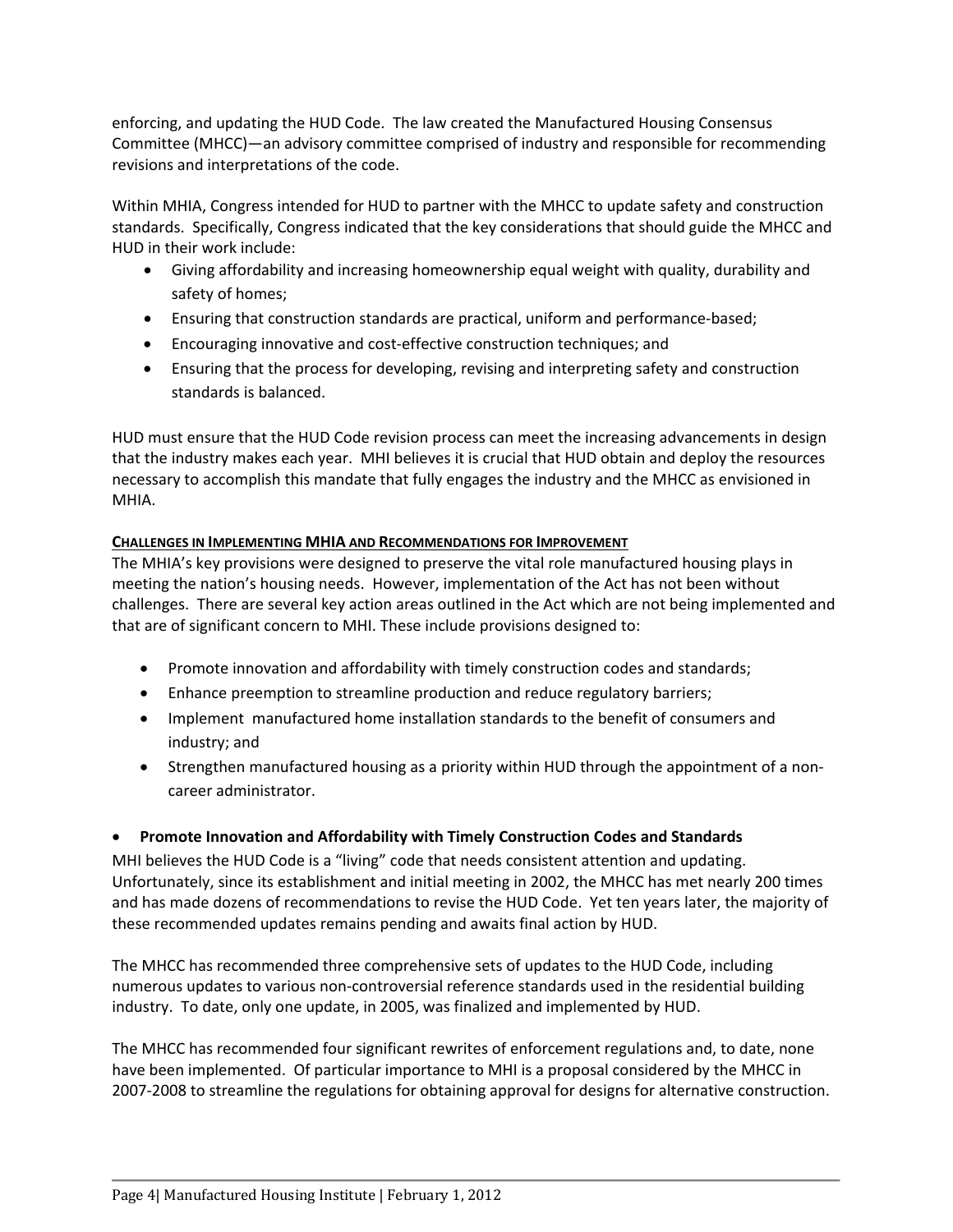Under the current regulations (24 CFR Part 3282.14), manufacturers must obtain individual approval from HUD for each new home design or construction technique that is not in compliance with the HUD Code.

Because consumers are increasingly requesting homes with customized designs, the number and frequency of these approval requests has significantly increased. As a result, due to the inability of the HUD Code to keep pace with these practices, it often takes months to receive the required HUD approval of these non‐standard designs. These delays result in lost sales and unnecessary interruptions in the construction process, which ultimately lead to loss of jobs and lost economic opportunity for the industry.

A lack of updated codes and standards has resulted in the very certain likelihood that the manufactured housing industry will be subject to energy efficiency standards established and enforced by the Department of Energy (DOE). The Energy Independence and Security Act of 2007 (EISA; P.L. 110‐140) contains provisions requiring DOE to establish, implement and enforce compliance with energy efficiency standards for manufactured housing (Sec. 413).

The law effectively replicates HUD's statutory responsibility for manufactured home energy standards within DOE and established a duplicative regulatory standard and system for the manufactured housing industry. MHI believes this dual regulation will have the real impact of raising the costs on affordable manufactured housing and costing jobs in an industry already suffering through a significant decline.

# **Enhance Preemption to Streamline Production and Reduce Regulatory Impediments**

The HUD Code preempts state and local building codes affecting manufactured housing. This concept of federal supremacy is reinforced in MHIA, which states the HUD Code should be "broadly and liberally construed" to ensure that "disparate State or local requirements or standards do not affect the uniformity and comprehensiveness" of the HUD Code.

Congress recognized the importance of federal preemption as a key element to the production and distribution of manufactured housing. A single uniform building code is essential to interstate commerce and to preserving manufactured housing's affordability.

However, there has been an erosion of the HUD Code's preemptive identity resulting in local attempts to establish building code requirements (for manufactured housing) not required by the HUD Code. In addition, local exclusionary zoning and land use requirements continue to plague the industry and limit the availability of affordable housing.

MHI has requested HUD update its policy on preemption to reflect the expanded authority Congress specifically provided in MHIA. The MHCC, last year during consideration of proposed fire sprinkler standards, also requested HUD revisit its official policy on preemption.

#### **Implement Installation Standards to Benefit Consumers and Industry**

HUD is empowered to enact minimum state installation standards for manufactured homes. *Model Manufactured Home Installation Standards* established by HUD in 2007 prescribes methods for performing specific operations or assembly of a manufactured home to ensure that compliance with the HUD Code is preserved and maintained.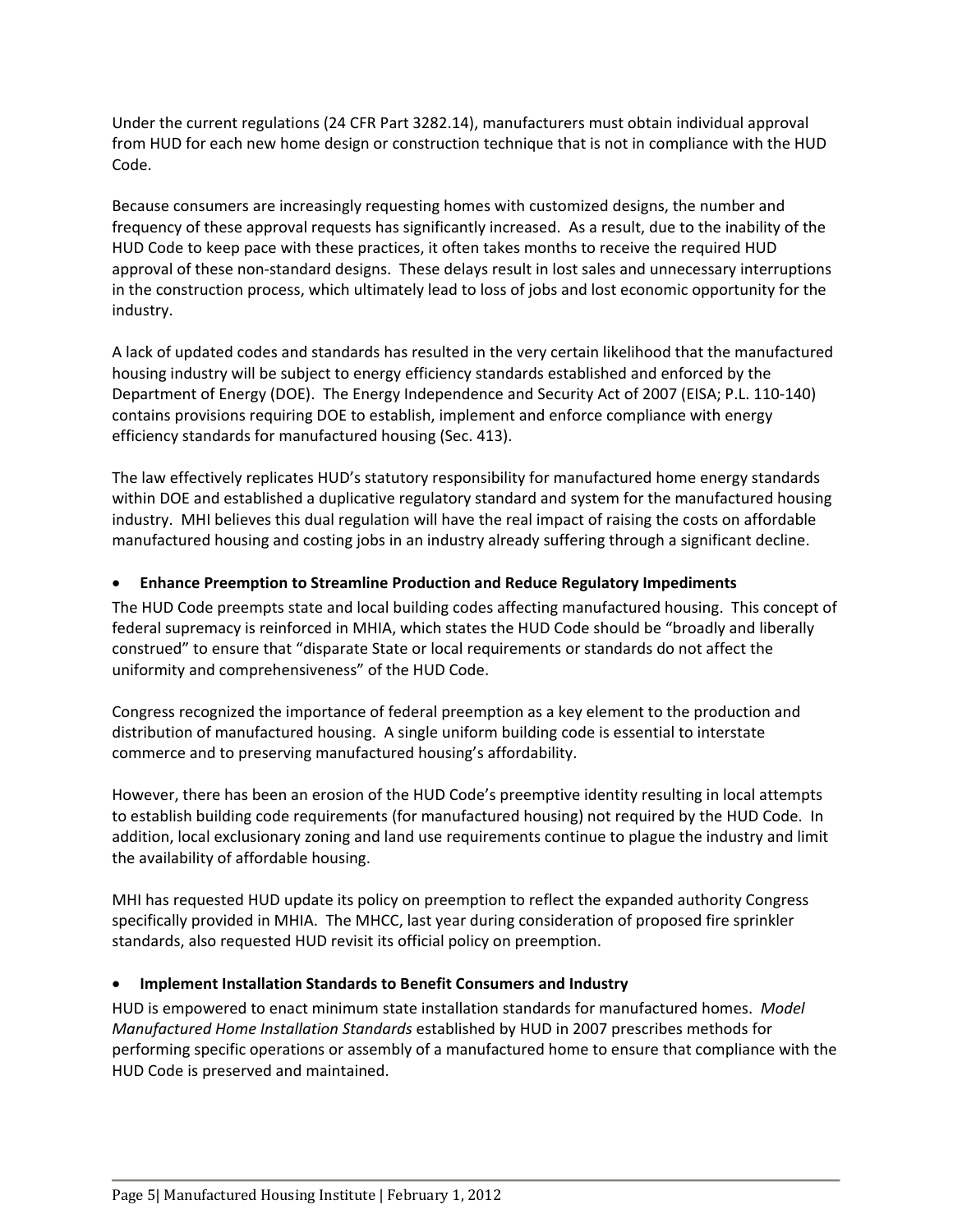The implementation of minimum installation standards and state installation programs—including licensing and training—has significantly reduced the number of consumer complaints and provided assurances that a manufactured home is installed according to design requirements.

HUD is required to develop licensing, training and enforcement programs governing the installation of manufactured homes for those states that lack individual HUD-approved programs. However, HUD has failed to develop these programs. The development of substantive programs in these areas would greatly aid industry efforts to ensure both consumer satisfaction and product reliability is maximized.

# **Make Manufactured Housing a Priority within HUD; Appoint a Non‐Career Administrator**

HUD has failed to recognize manufactured housing as important to fulfilling its mission to "create strong, sustainable, inclusive communities and quality affordable homes for all."

Indeed, despite serving as the housing choice for 19 million Americans, HUD's *FY 2010‐2015 Strategic Plan* fails to mention the role manufactured housing can play meeting HUD's programmatic mission and goals. Specifically, HUD has identified five major goals and 18 sub‐goals to fulfill its mission. However, agency's manufactured housing program is only given cursory mention and a limited scope related to HUD's overall mission —"to protect and educate consumers when they buy, refinance or rent a home."

A key provision within the law is for HUD to appoint a non-career administrator to oversee the agency's manufactured housing program. Congress intended the administrator to oversee the development of codes and standards and to serve as an advocate for manufactured housing in HUD's overall mission, policies and programs. However, this position remains vacant.

HUD's FY2012 budget envisions an increase in the label fee paid by home manufacturers to offset the expenses incurred by the agency in carrying out its regulatory responsibilities. However, it is unclear whether increasing label fees will translate into a more effective program. We were pleased to hear in HUD's testimony before this committee in November that the MHCC will have the opportunity to evaluate any fee increase proposed by HUD.

With recent budget cuts to HUD's manufactured housing program and increases in labeling fees imposed on manufactured homes producers, the need for a key advocate to serve the larger manufactured housing market has never been greater. In considering a label fee increase, it is necessary to thoroughly evaluate current program initiatives to accurately determine if the agency is meeting program priorities within the existing budget confines. Appointing a non‐career administrator for the manufactured housing program is essential an essential first step that should be taken prior to the adoption of any fee increase.

#### **MANUFACTURED HOUSING INDUSTRY AND CONSUMER FINANCING CHALLENGES**

Despite its role as a valuable source of affordable housing; a driver of the U.S. economy; and a model of efficiency and sustainability in the larger housing industry, the manufactured housing industry has had ongoing challenges over the past decade. Since 2005, the pace of new manufactured homes sold in the U.S. has declined by 65 percent (146,881 in 2005 vs. 50,046 in 2010) and there has been a decline of nearly 80 percent since 2000 (when 250,419 new manufactured homes were produced).

The decline in home sales and activity within the manufactured housing market and its resulting job losses coincides with a number of challenges: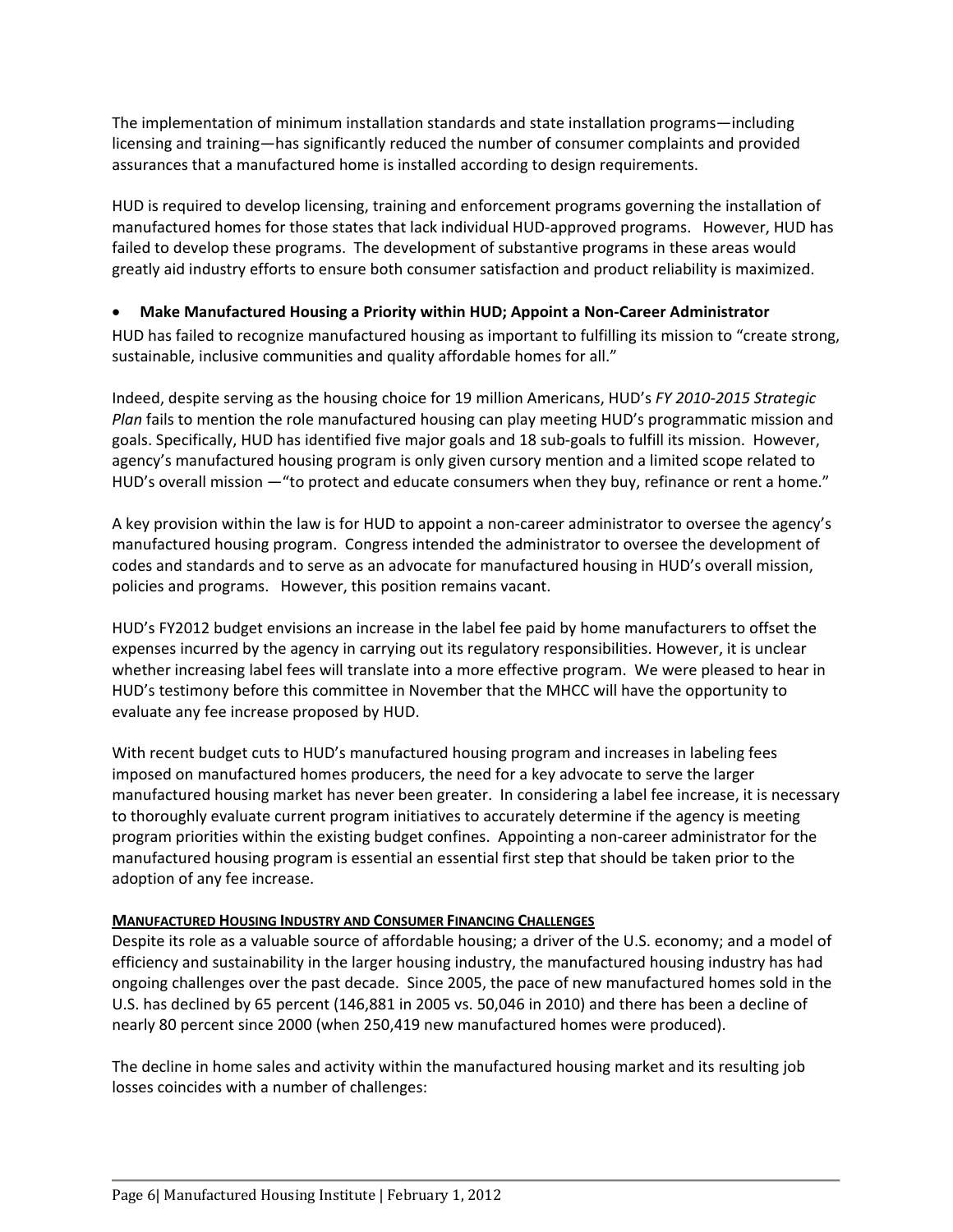- the lack of liquidity and credit in the manufactured housing finance sector has limited financing options for our homebuyers;
- the uncertainty and impact of new financial services and mortgage finance regulations has hindered growth; and
- the slow pace of adoption for new standards within the HUD Code has prevented the manufactured housing industry from remaining on the cutting‐edge of design and construction.

While the manufactured housing industry would benefit from an up-to-date building code and a responsive and engaged regulatory body and is appreciative of the subcommittee's willingness to examine and evaluate MHIA's impact and effectiveness, the single most important issue impacting the manufactured housing market remains the availability of accessible and affordable financing for those seeking to purchase manufactured housing.

Lack of a viable secondary market for manufactured home loans coupled with growing regulatory burdens threaten to further constrict the limited financing options that currently exist within the manufactured housing market.

Over the past year, MHI has worked to educate Members of Congress and the Administration regarding some of the unforeseen impacts recently enacted legislation would have on limiting access to credit for the purchase of affordable manufactured housing.

Specifically, provisions within the Dodd‐Frank Wall Street Reform and Consumer Protection Act (P.L. 111‐203) and the Secure and Fair Enforcement of Mortgage Licensing Act (SAFE Act; P.L. 110‐289) would have the very real unintended consequence of limiting the availability of and access to credit for the purchase of affordable manufactured housing.

Fortunately, MHI has been working with majority and minority leaders of the House Financial Services Committee to develop a bipartisan solution to these issues that will provide relief for manufactured homeowners while maintaining consumer protections.

New manufactured home construction has fallen roughly 80 percent over the past decade, which has accounted for more than 160 plant closures, more than 7,500 home center closures, and the loss of over 200,000 jobs. More importantly, thousands of manufactured home customers have been left unable to purchase, sell or refinance homes. Without action in these key areas, the people who live in manufactured homes and whose livelihood is connected to this industry are at significant risk.

Chairman Biggert, Ranking Member Gutierrez and members of the subcommittee, I thank you for the opportunity to testify and welcome any questions you may have.